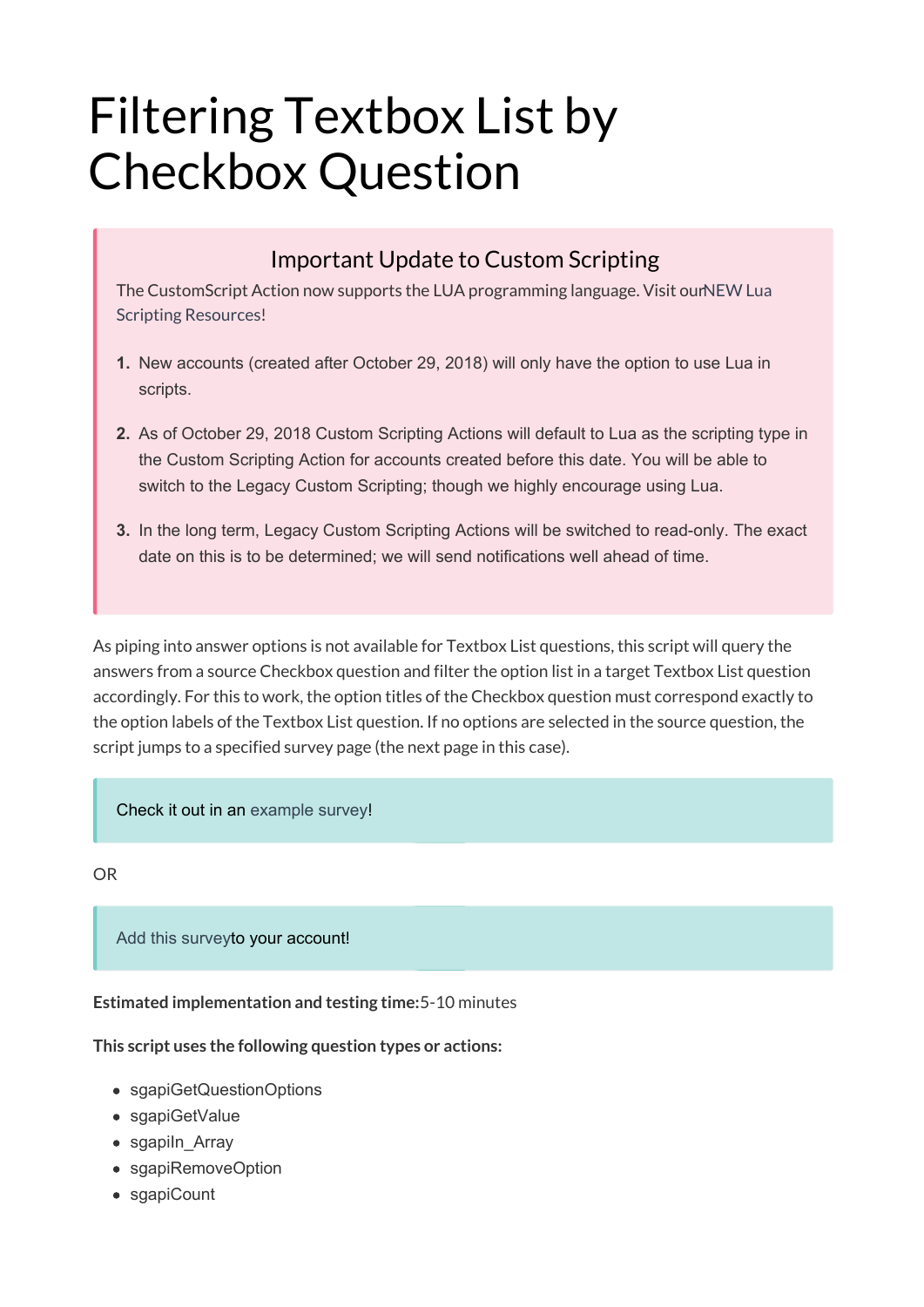sgapiJumpToPage

## The Script

This script will query the answers from a source Checkbox question and filter the option list in a target Textbox List question accordingly.

```
//filter a textbox list of labels by a source checkbox question
//manual option filtering based on source question
%%source_id = 2; // checkbox qid
%%target id = 3; //textbox list qid
%%next_pageid = \frac{2}{7} // pageid of the next page to jump to if there are no options ticked in source_q
//get t list of options for target q
%%tgt_opts = sgapiGetQuestionOptions(%%target_id);
%%source_labels = sgapiGetQuestionOptions(%%source_id);
%%source_rvalues = sgapiGetValue(%%source_id);
//construct a usable array of option_sku => checkbox label for selected checkbox options
foreach(%%source_rvalues as %%sku => %%r_value){
 %%source_values["%%sku"] = %%source_labels["%%sku"];
}
//hide options in target question, unless they are in ticked in the source question
foreach(%%tgt_opts as %%label){
 //if option value was not selected in source question, hide it from target q
 if(!(sgapiIn_Array(%%label,%%source_values))){
   sgapiRemoveOption(%%target_id, %%label);
 }
}
if(sgapiCount(%%source_values) == 0){
  sgapiJumpToPage(%%next_pageid);
}
```
In the script above you will need to customize variables highlighted in yellow in order to make the script work the way you'd like.

### Required Customizations

**%%source id** - This variable will indicate the question ID of the source Checkbox question.

**%%target\_id -** This variable will indicate the question ID of the target Textbox List question.

**%%next\_pageid** - The page to jump to if no options are selected in the Checkbox question (and therefore the page with the textbox list question is skipped.